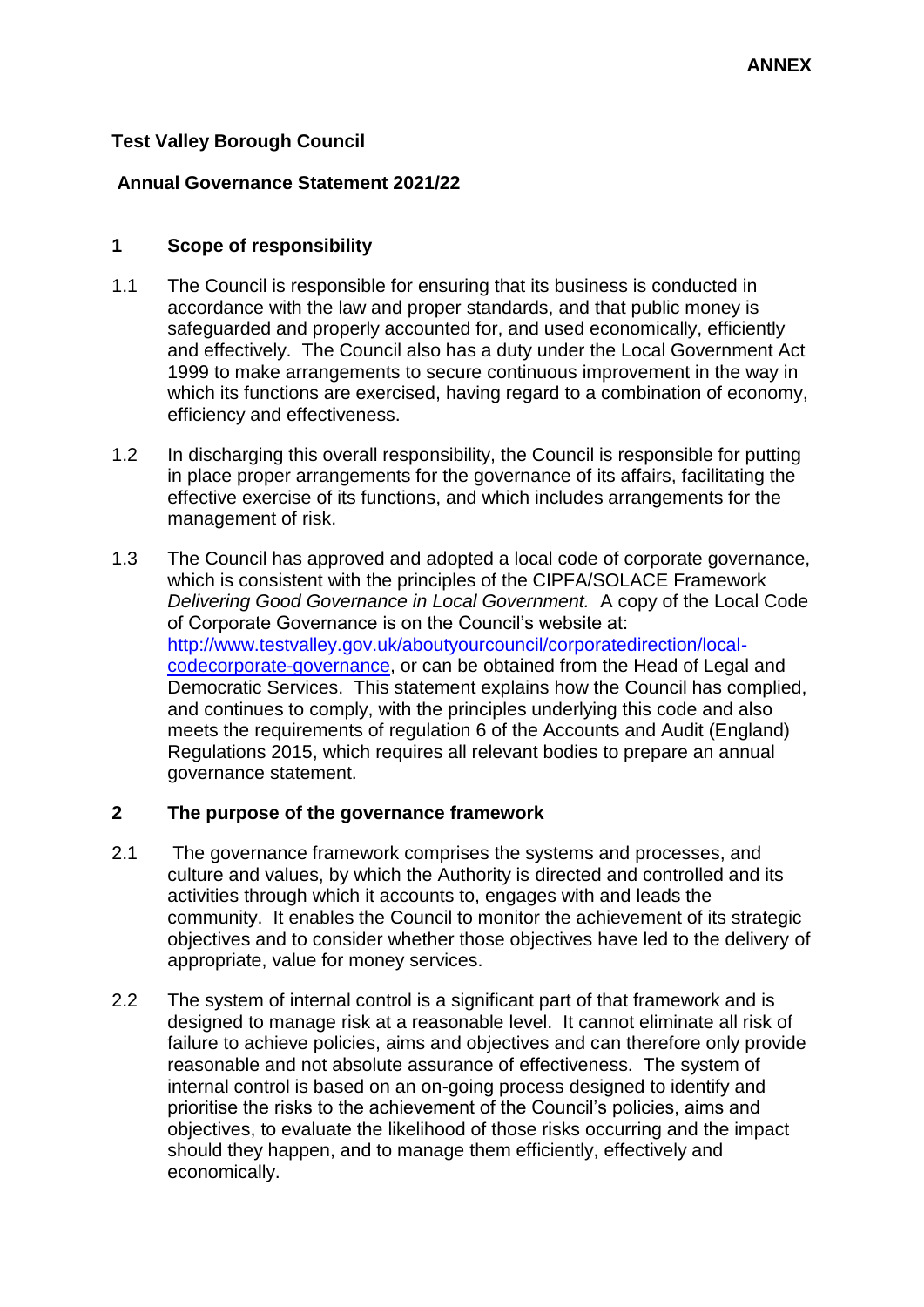2.3 The governance framework that has been in place at the Council for the year ended 31 March 2022 is explained in the following section along with changes that have been implemented in the year. It will continue to be developed during the coming year.

# **3 The impact of Covid19 on the governance framework**

- 3.1 The Council's governance arrangements have continued to be impacted by the coronavirus pandemic during 2021/22. Response and Recovery Plans initially established at the onset of the pandemic during 2020/21 have been subject to regular review and update during the year and the Council has put in place and adapted robust and effective measures for managing these impacts including:
	- Taking an active role in the Hampshire and Isle of Wight Local Resilience Forum (LRF) contributing to the wider LRF response and recovery programmes.
	- Establishing clear roles and responsibilities with the Council's Cabinet who are the recovery sponsors and the Management Team meeting specifically as a response and recovery programme group to review and guide the delivery of the action plans derived from the strategic priorities set out in the recovery plan.
	- Continuing to support community response and recovery through funding and bringing together community partners on a regular basis.
	- Working with its strategic partners to support testing and vaccination centres which are now in operation within the borough.
	- Identifying priorities and work streams and fully assessing and regularly reviewing the impacts and mitigating actions.
	- Drawing upon some of the lessons learned throughout the pandemic, the Council has commissioned a New Ways of Working programme to support the Council's onward modernisation. The programme has utilised the experience gained from working more remotely and developed plans for working in a more agile way. Following a pilot phase the Council is embedding this new approach through three key work streams: people & culture, business infrastructure and innovation in service delivery.
- 3.2 The Council has continued to embed the practices learned throughout the pandemic and control measures have worked well throughout the waves of the virus. Forming part of the corporate risk register means that Management Team have been reviewing Covid19 impacts alongside other key strategic risks on a quarterly basis as part of the corporate dashboard. A lessons learned / project closure report for the recovery project is being produced as response arrangements are scaled down and/or embedded as part of business as usual activities. Wider more systemic / long term recovery issues which the council is not solely responsible for (e.g. economic recovery) are to be addressed through ongoing policy and strategy development.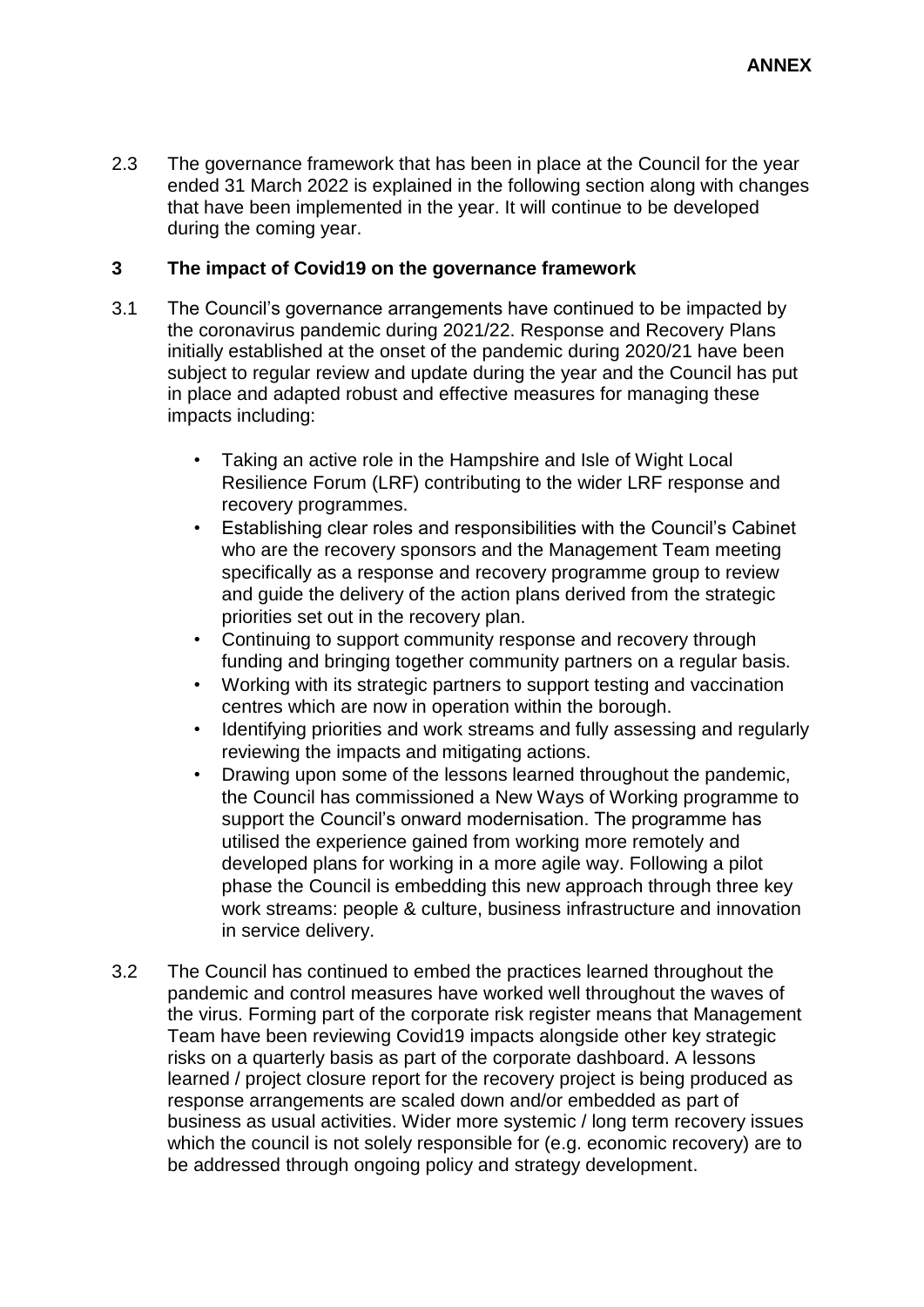# **4 The governance framework**

- 4.1 The key elements of the systems and processes that comprise the Council's governance arrangements are as follows:
	- The Council has fulfilled the following key roles (now formally adopted as part of the Local Code of Governance):
		- o To promote the well-being of the area and provide leadership to the community;
		- o To ensure the provision of high quality services provided inhouse, by private sector companies, (where the ability to influence exists), jointly with other Councils or agencies, or by the voluntary sector;
		- $\circ$  To be accountable and provide stewardship for the use of public funds and resources;
		- o To build a strong sense of community.
- 4.1.1 In fulfilling these roles the Council is committed to following the six core principles of good corporate governance identified in the CIPFA/SOLACE Guidance and how the Council is working towards achieving these principles is set out in the document "Principles of Good Governance"
- 4.2 A single strategic partnership for the Borough is in place called the Test Valley Partnership. It brings together the key partner agencies from across the public and voluntary and community sector. It meets twice a year and provides a place in which the key strategic issues facing the borough can be discussed, joint work developed and statutory duties met.
- 4.2.1 The Test Valley Partnership and its umbrella groups (community safety management group, community resilience forum and the newly established civilian military forum) all continued to meet throughout the pandemic. During 2021 the main partnership met on two occasions. The partnership has started to review its programme of work in-light of the pandemic and where evidence is demonstrating a focus is required.
- 4.2.2 A significant piece of work this year has been on mental health with the partnership finalising the process for signing up to the mental health concordat which requires an action plan to be developed and endorsed by all partners. The Community Resilience Forum has continued its work and met in 2021 to review how community resilience models developed within the pandemic could shape future planning which is also contributing to a wider Local Resilience Forum review.
- 4.3 The Council has a clear vision of its purpose and desired outcomes for the short, medium and long term. These are encapsulated in its Corporate Plan through a range of corporate and service strategies and through four areas of focus as part of the Council's commitment to the Test Valley Partnership.
- 4.3.1 There has been considerable consultation and stakeholder involvement in the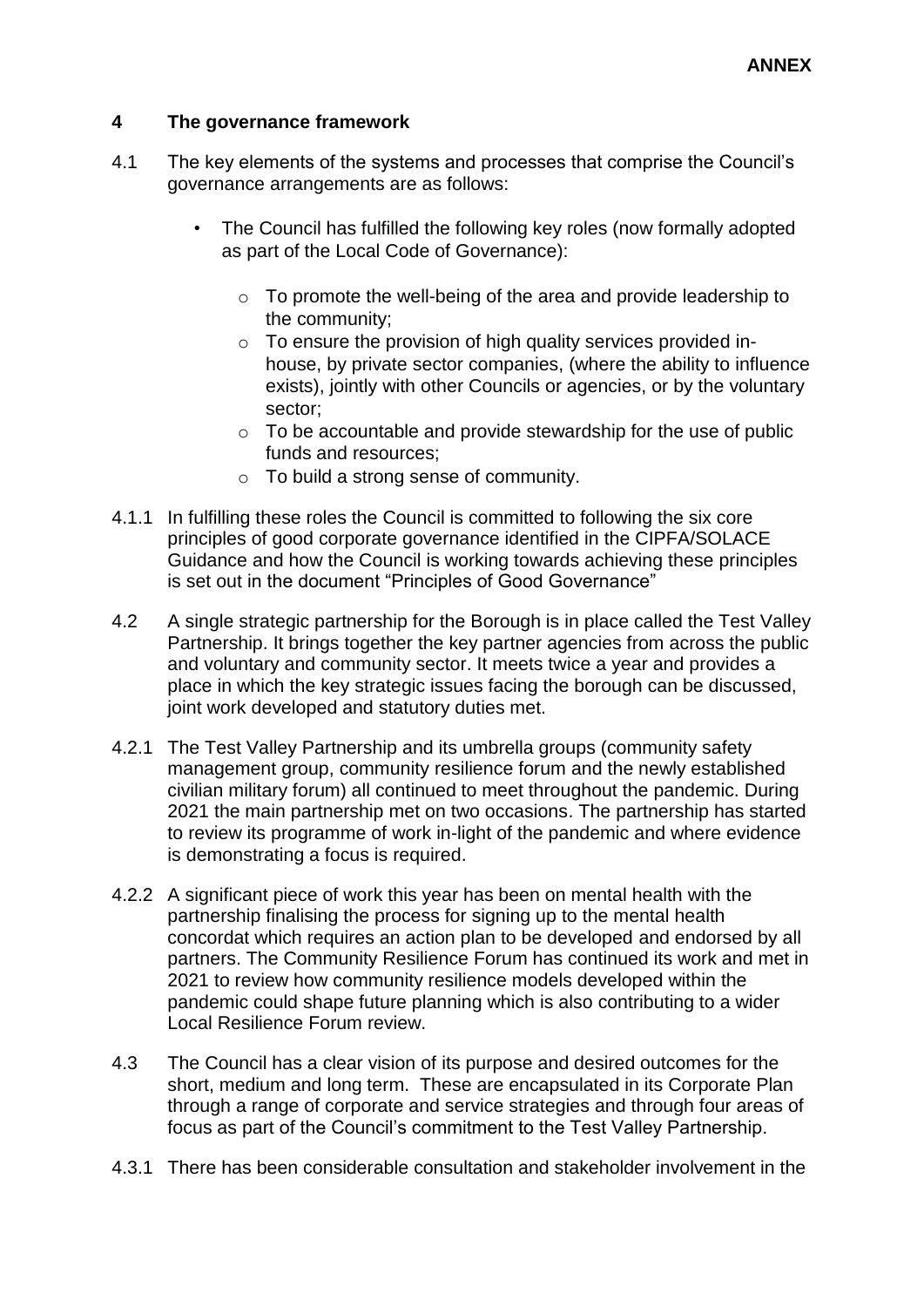development and progression of these plans and strategies and they are made available to the public through a variety of means including the Council's website and Test Valley News.

- 4.3.2 The Council has published [a](http://www.testvalley.gov.uk/aboutyourcouncil/corporatedirection/corporateplan/) [Corporate Plan for 2019](http://www.testvalley.gov.uk/aboutyourcouncil/corporatedirection/corporateplan/) [/ 2023](http://www.testvalley.gov.uk/aboutyourcouncil/corporatedirection/corporateplan/) ["Growing Our](http://www.testvalley.gov.uk/aboutyourcouncil/corporatedirection/corporateplan/)  [Potential" w](http://www.testvalley.gov.uk/aboutyourcouncil/corporatedirection/corporateplan/)hich was approved by the Council on 10<sup>th</sup> April 2019. It has four main aims and an action plan detailing how these aims will be delivered. In developing the plan, previous priorities were reviewed, extensive consultation was undertaken with local people and elected Councillors whilst also considering external influences on the borough, such as government policy.
- 4.3.3 The Council has a longstanding strategic commitment to work with its communities collaboratively. At the centre of this is the democratic role elected councillors play in bringing communities together to ensure inclusivity when undertaking local action planning and priority setting. The Council's Member and Community Development Group, chaired by the Leader of the Council, supports community councillors to engage more effectively with local residents and communities.
- 4.3.4 This has enabled the Council to develop innovative practice such as being one of only three Local Authorities in the country to be part of the Innovation in Democracy Programme in 2019/20 in which a Citizens Assembly was held in Romsey focused on the priorities for the South of Town Centre Masterplan. The Council continues to build upon the experience gained from the Innovation in Democracy Programme.
- 4.3.5 In 2021 the Council's senior managers who form the Senior Managers Forum took part in a one-day workshop hosted by the Southern Policy Centre with contributions from a former government minister on how the Council could use deliberative engagement techniques as a way to ensure effective evidence-led engagement with residents and move beyond traditional survey models. This includes applying the principles of lived experience and deliberation as part of our approach to developing key policy areas such as the next corporate plan. In addition the Council is also piloting further deliberative engagement activities such as:
	- Contributing to the Local Resilience Forum review of community resilience through a series of deliberative events to shape a future model of community resilience.
	- A youth engagement project in Andover
	- A commitment to three deliberative events as part of the development of the next corporate plan.
	- embedding deliberative community engagement as part of the consultation process for the 2023 Corporate Plan.
- 4.3.6 The Council formally reviews its progress and performance against its corporate priorities through an Annual Corporate Action Plan Report [https://www.testvalley.gov.uk/aboutyourcouncil/corporatedirection/corp orate](https://www.testvalley.gov.uk/aboutyourcouncil/corporatedirection/corporate-plan-for-2019-to-2023)[plan-for-2019-to-2023](https://www.testvalley.gov.uk/aboutyourcouncil/corporatedirection/corporate-plan-for-2019-to-2023) which is presented to Overview and Scrutiny Committee (OSCOM) and the Cabinet.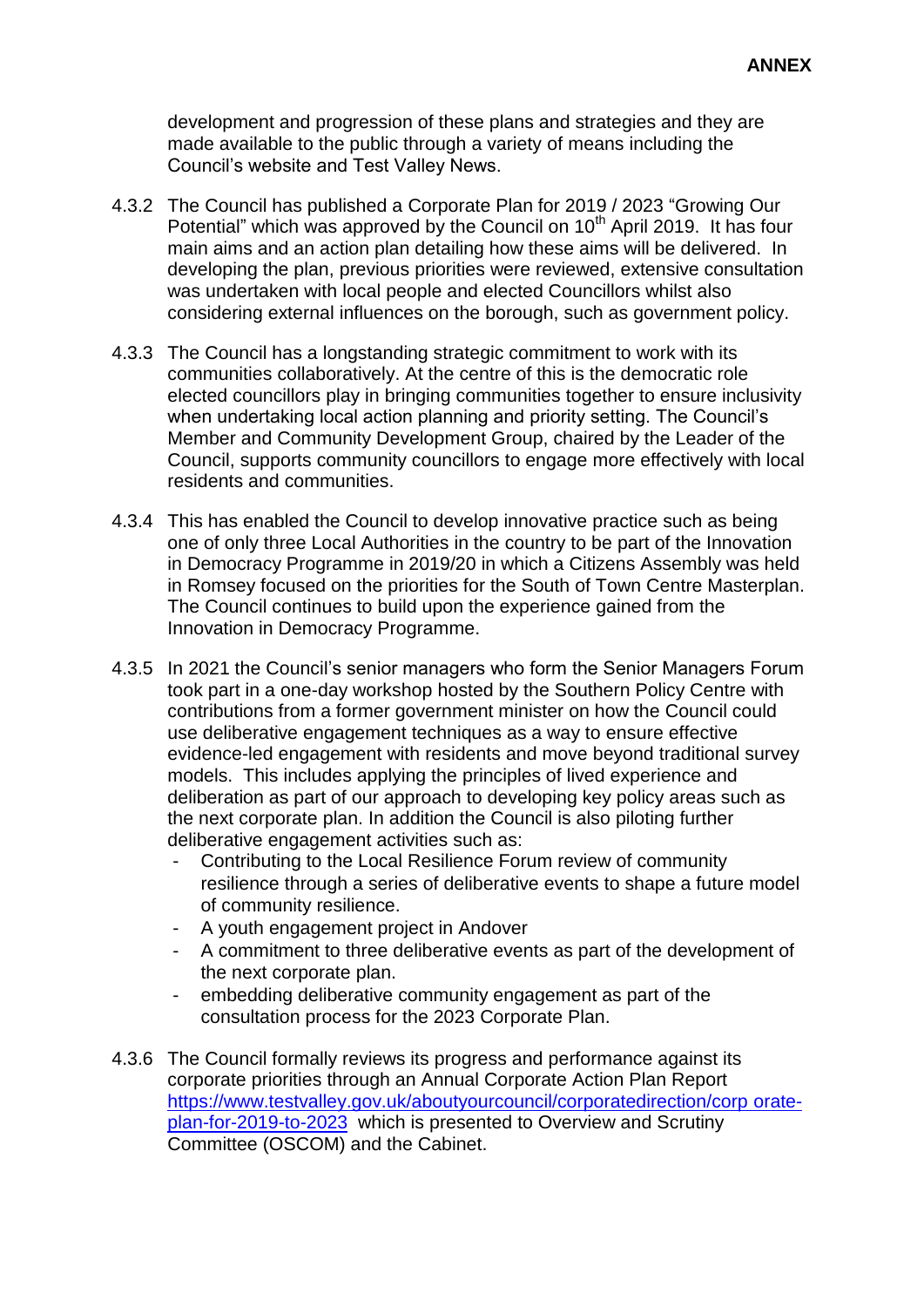- 4.4 The Corporate Plan is supported by a performance management framework (including performance indicators) to measure progress. 2021 saw the introduction of a new Corporate Dashboard which brings top-line strategic information for the Council's Management Team to review each quarter and act as a catalyst for the onward Management Team work programme. The Dashboard applies the good governance principles and uses the framework developed by the Centre for Governance & Scrutiny (CFGS) of "anticipate, manage and adapt" to help structure discussion. The dashboard focuses on the following key areas:
	- Finance
	- Emerging issues and hot topics (strategic oversight)
	- Organisational health people
	- Democratic matters
	- Corporate Performance
	- Corporate Action plan delivery
	- Governance and Risk management
- 4.5 Members of OSCOM undertake task and finish panel reviews. Once an area for review has been identified, the lead member/chairman of the panel presents the draft scoping document for the review to the full committee for consideration.
- 4.5.1 A full report is then subsequently presented to OSCOM once the review has been completed or reached an appropriate stage. This process has ensured more effective and focused reviews and a clear line of responsibility to the main committee. In addition, there are standing panels; the Audit Panel and the Budget Panel which meet regularly throughout the year and cover scrutiny of all the financial activities of the Council. The standing Panels report to OSCOM on a regular basis and bring any issues of concern to the attention of the Committee.
- 4.6 The Council has in place a Medium Term Financial Strategy, updated annually, which supports the aims of the Corporate Plan. The Medium Term Financial Strategy has been materially affected by the impacts of the coronavirus, though most income and expenditure is returning to prepandemic levels. The greatest risk to the MTFS is the uncertainty surrounding the potential for a business rates re-set which could see a material reduction in a key income stream, the timing and extent of which is beyond the Council's control.
- 4.7 The quality and value for money of services provided to users is measured through the Authority's performance management system. This includes the measurement and review of performance against national and local performance indicators and actions taken to address areas for improvement. Performance is monitored regularly throughout the year by Performance Boards and as part of the Corporate Dashboard process.
- 4.8 The roles of the Cabinet, OSCOM, and other committees of the Council as well as specific roles assigned to the Leader, Deputy Leader, Portfolio Holders and senior officers of the Council are defined and documented within the Council's Constitution.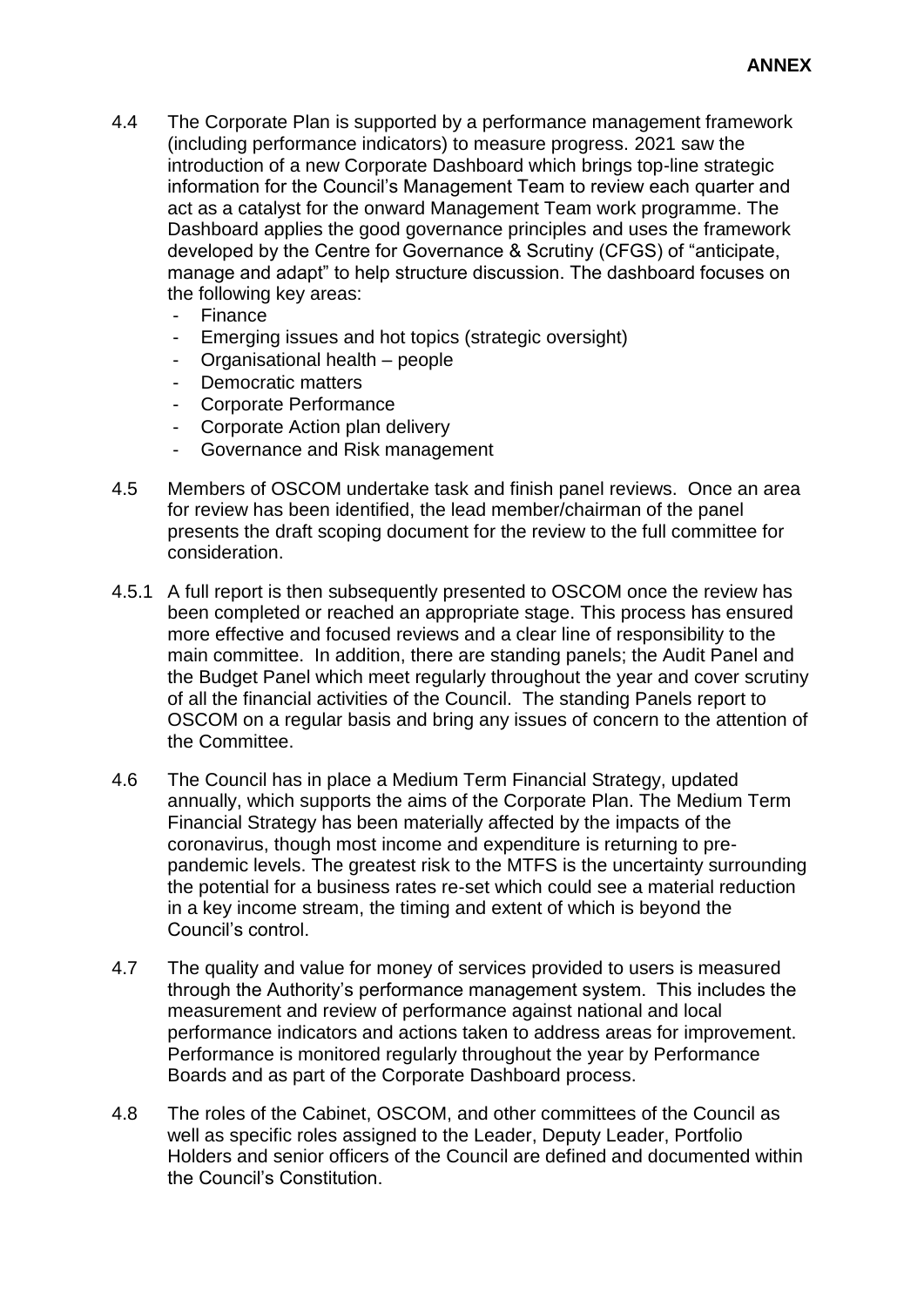- 4.8.1 The Leader undertook a Portfolio Holder review and update on 27<sup>th</sup> October 2021.The Constitution also clearly identifies the powers, duties and responsibilities delegated to the Deputy Leader, Portfolio Holders and Officers, and includes rules for how Council and committee meetings should operate and the relationship between Members and Officers.
- 4.8.2 Arrangements have been put in place to reinstate physical Council and Committee meetings after the Government ended the ability to hold remote meeting in May 2021. This included incorporating Covid-19 protection measures, as appropriate, as guidance changed.
- 4.8.3 Having regard to the benefits of remote meetings, the Council has responded to the Government's consultation/call for evidence on the subject. The Council has been able to continue to avail itself of the ability to conduct noncommittee business remotely or in a hybrid fashion where appropriate.
- 4.9 During 2021 the Council established a Strategy and Innovation Service to strengthen the Council's ability to develop and manage its corporate planning processes. In its first year of operation the Service led on key projects and programmes including the Council's approach to new ways of working.
- 4.10 The conduct of Members and Officers is regulated by separate codes of conduct within the Council's Constitution. The Council's General Purposes Committee together with the General Purposes Employment Appeals and Ethics Sub-Committee promote high standards of conduct by Members and consider complaints made against Members.
- 4.10.1 A comprehensive set of Human Resources policies ensures compliance with employment legislation and promotes good personnel practices. These include disciplinary and capability processes to deal with conduct or performance which is unacceptable. These policies and procedures are regularly reviewed and revised.
- 4.11 The conduct of day to day Council business is regulated through policies and procedures such as Contract Standing Orders and Financial Regulations. The delegations to Members and Officers are kept continually under review and revised as appropriate.
- 4.12 Elected members and all officers are aware of their obligations under equality legislation, as well as the standards of behaviour and language which are expected from representatives and employees of the Council. Ongoing training is provided for both Members and officers.
- 4.12.1 Equality impact assessments are built into the Council's decision making process. The Council has reviewed its corporate equalities objectives, alongside its duties under the new gender pay gap publication requirements. The Council continues to deliver training on the Equality Act 2010 to new members of staff and to Members.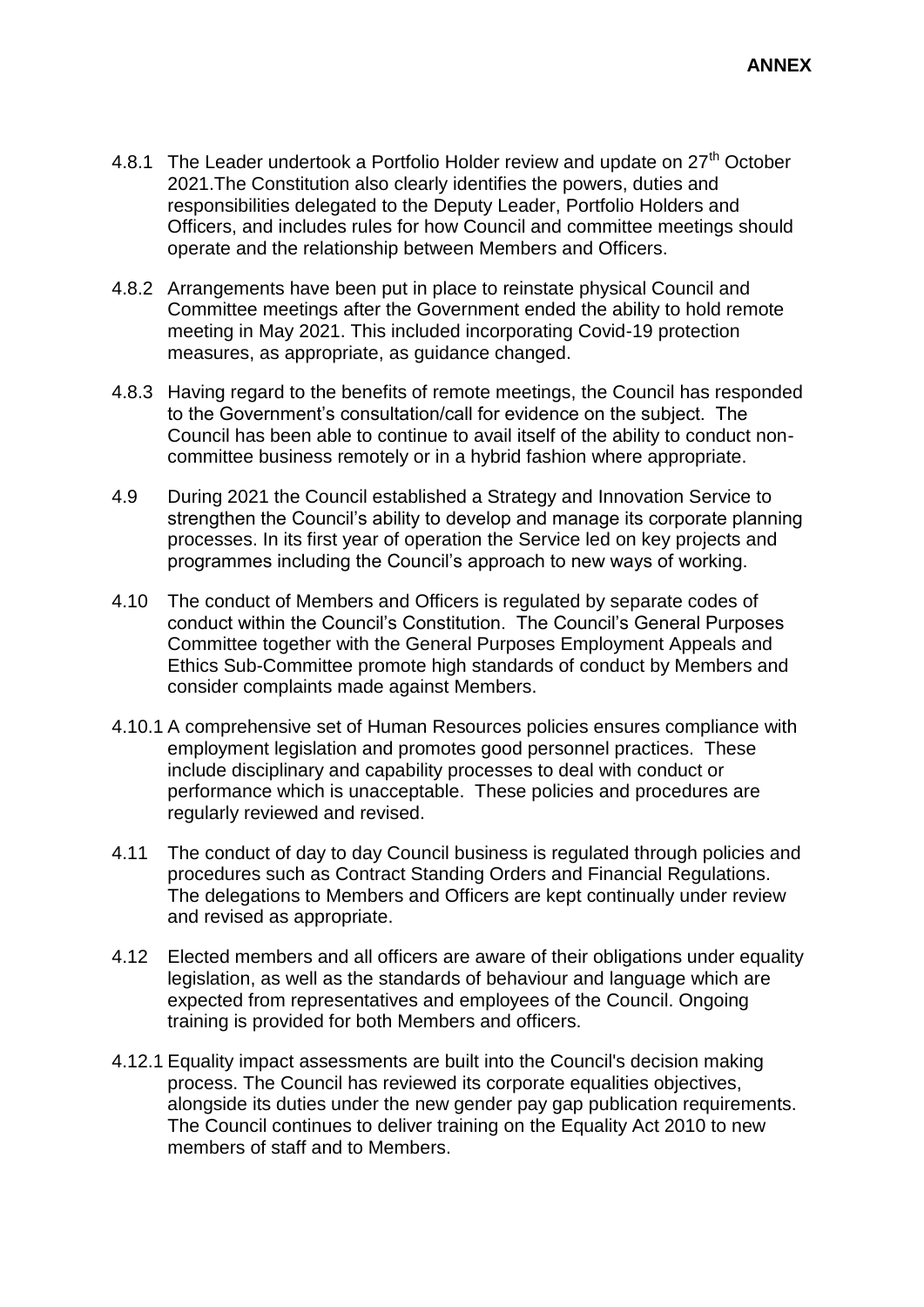- 4.12.2 As part of his Portfolio Review in October 2021 the Leader introduced a new area of Portfolio responsibility "Diversity and Inclusion". The responsibility for being the Council's lead for Equality, Diversity and Inclusion has been allocated to the Council's Management Team. The Council has published information that demonstrates compliance with the Equality Duty as defined by the Equality Act 2010 on its website. [\(https://www.testvalley.gov.uk/aboutyourcouncil/corporatedirection/equ ality--](https://www.testvalley.gov.uk/aboutyourcouncil/corporatedirection/equality---diversity/equalities) [diversity/equalities\)](https://www.testvalley.gov.uk/aboutyourcouncil/corporatedirection/equality---diversity/equalities)
- 4.13 The Council has established Disability Focus Groups that contributed towards the development of the new Corporate Plan. The groups are helping the Council and its partners on an ongoing basis.
- 4.14 The Council is a statutory partner with regards safeguarding its residents of all ages under both The Children Act 2004 and The Care Act 2015. The Council has in place a Safeguarding Children and Vulnerable Adults Policy and this and the associated procedures are monitored regularly to ensure compliance with these duties. The Council also liaises with both the Hampshire Safeguarding Children Partnership and Hampshire Safeguarding Adults Board to ensure this.
- 4.15 On a bi-annual basis the Council is required by the Hampshire Safeguarding Children Partnership to complete the required Section 11 audit as a selfassessment of its position with regards its safeguarding duties. The last full audit which took place in 2020 was reviewed in 2021 and identified that the Council is compliant with Section 11 of the Children Act.
- 4.15.1 On a bi-annual basis the Council is also required by the Hampshire Safeguarding Adults Board to undertake an audit of its position with regards its safeguarding duties, the last undertaken in 2020 with the 2022 assessment in progress.
- 4.16 The Council approved a Climate Emergency Action Plan in 2020 to identify the steps it will be taking to work towards achieving carbon neutrality. The ability to make progress on the actions has been affected by the challenges posed by Covid19. However, because of the circumstances created by the pandemic certain areas have progressed quicker than anticipated such as new ways of working. In other areas, evidence is being gathered to create greenhouse emissions and a decarbonisation plan for the Council's buildings.
- 4.17 The Council's approach to risk management is outlined in its Risk Management Strategy. Corporate and Service specific risks are reviewed on a quarterly basis by the Council's Service Performance Boards and progress in managing the corporate risk register is reported to OSCOM on an annual basis. Risk management also forms part of quarterly Corporate Dashboard discussions with the Council's Management Team which includes the review and update of corporate risks.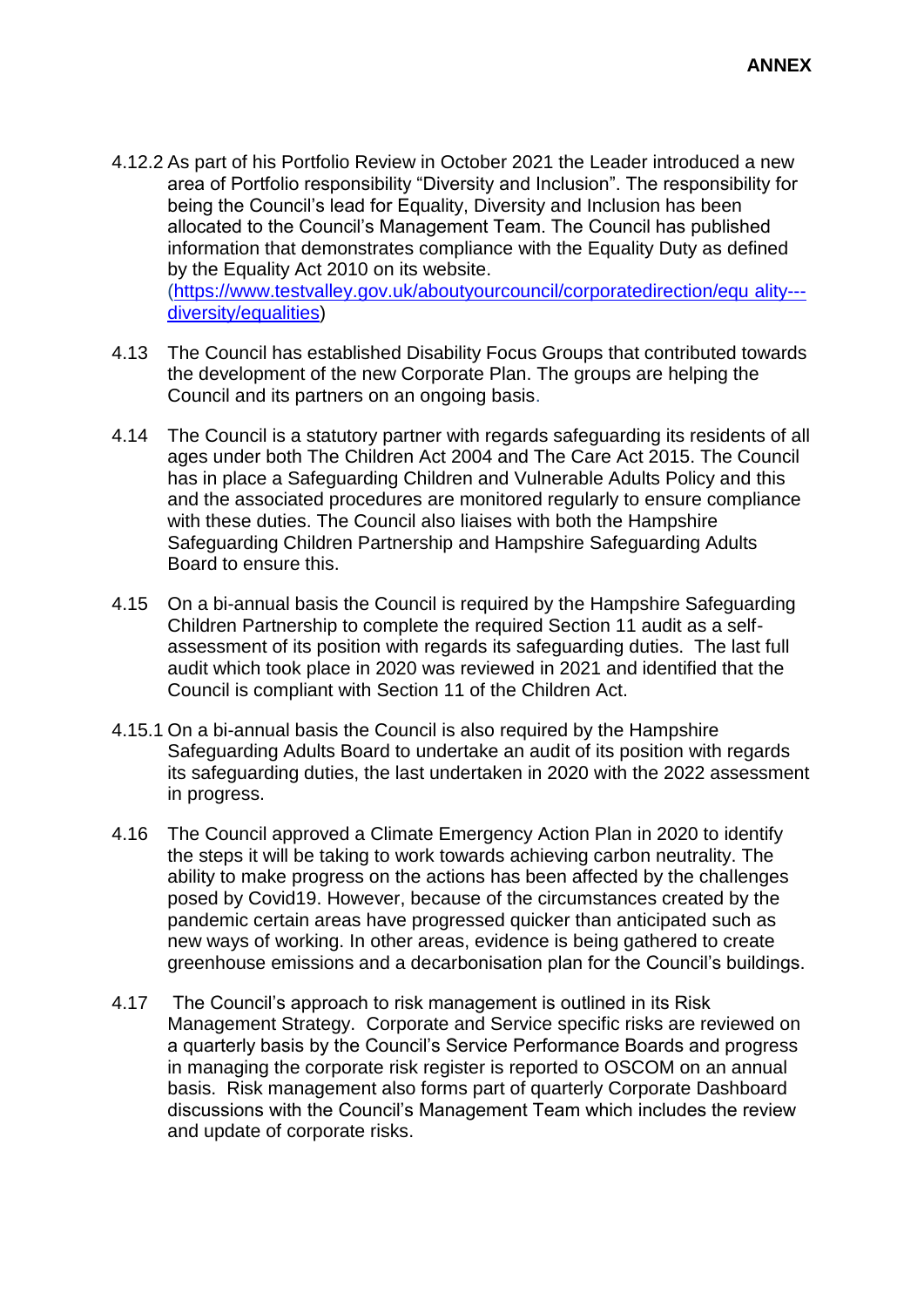- 4.17.1 The Finance & Resources Portfolio Holder is the Council's Member Champion for risk management and risk management is embedded within the Council's processes e.g. reports to decision-making committees use a template which includes a section on risk assessment which must be completed before the report can be considered.
- 4.18 The requirement to achieve Nutrient Neutrality from new residential development, overnight accommodation and tourist attractions affects the Council's strategic priority to deliver housing.
- 4.18.1 Measures to secure the use of land to provide off-site mitigation solutions necessary to protect the internationally designated nature conservation sites in and around the Solent have included the purchase of nitrate credits from a third party which can be purchased from the Council directly through an approved mitigation framework. The Council is investigating the amount of nitrate credits arising from recent land purchases and how any credits could be used. Work has also continued with the Environment Agency, Southern Water and other partners to review permit limits at Wastewater Treatment Works serving the Borough.
- 4.19 The Council's OSCOM Audit Panel met three times in the year to undertake the core functions of an "audit committee". The terms of reference for the Audit Panel include:

#### Audit Activity

- To consider the Internal Audit Manager's annual report and opinion, and a summary of internal audit activity (actual and proposed) and the level of assurance it can give over the Council's corporate governance arrangements.
- To consider summaries of specific internal audit reports as requested.
- To consider reports dealing with the management and performance of the providers of internal audit services.
- To consider a report from internal audit on agreed actions not implemented within a reasonable timescale.
- To consider the external auditor's annual letter, relevant reports, and the report to those charged with governance.
- To consider specific reports as agreed with the external auditor.
- To comment on the scope and depth of external audit work and to ensure it gives value for money.
- To commission work from internal and external audit.

#### Regulatory Framework

- To review any issue referred to it by the Chief Executive, the Deputy Chief Executive, or any Council body.
- To monitor the effective development and operation of corporate governance in the Council.
- To monitor Council policies on whistleblowing and the anti-fraud, anticorruption and anti-bribery strategies and the Council's complaints process.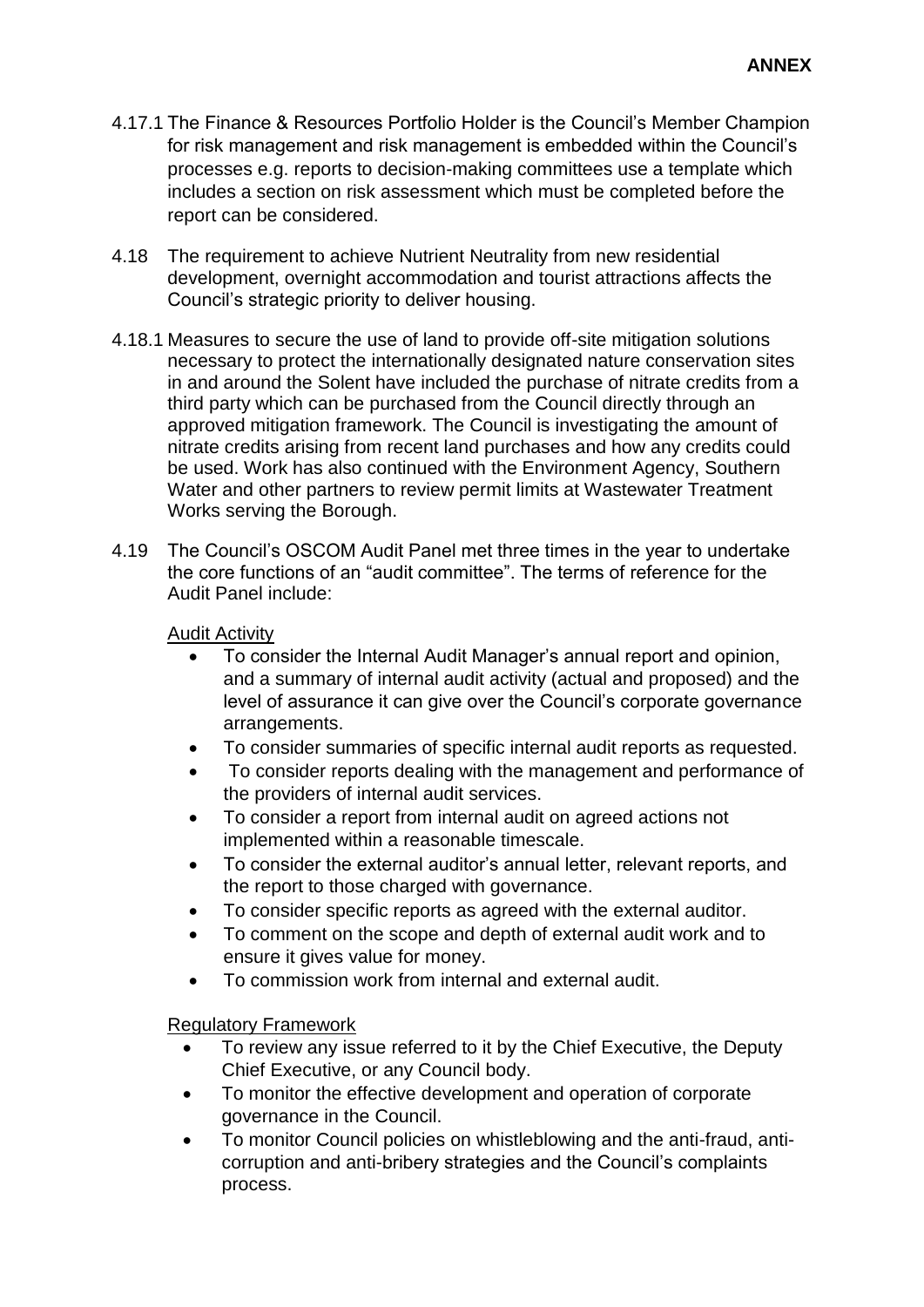- To oversee the production of the authority's Annual Governance Statement and to recommend its adoption.
- To consider the Council's arrangements for corporate governance and agreeing necessary actions to ensure compliance with best practice.
- To consider the Council's compliance with its own and other published standards and controls.
- 4.19.1 At its meeting on 6<sup>th</sup> April 2022, Council resolved to establish an Audit Committee with effect from 18<sup>th</sup> May 2022. This will replace the arrangements that have been in place throughout the 2021/22 financial year and will be reported in more detail in the next Annual Governance Statement.
- 4.20 The Chief Executive is the Council's Head of Paid Service and has overall corporate management and operational responsibility for the way in which the Council delivers its services. The Head of Legal and Democratic Services is designated as the Council's Monitoring Officer and has responsibilities under section 5 of the Local Government and Housing Act 1989 for ensuring that the Council complies with relevant laws and regulations and internal policies such as Contract Standing Orders. The Head of Finance and Revenues is designated as the Council's Section 151 Officer with responsibility for ensuring the "proper administration of financial affairs".
- 4.20.1 The Head of Finance and Revenues also has responsibility under section 114 of the Local Government Finance Act 1988 for reporting to the Council and the external auditor if the Council has made, or is about to make, expenditure which is unlawful.
- 4.20.2 These three statutory officers meet regularly throughout the year (plus as required on an ad hoc basis) to discuss significant corporate issues.
- 4.21 The CIPFA statement on the Role of the Chief Financial Officer in Local Government requires the Chief Finance Officer to report directly to the Chief Executive and be a member of the 'Leadership Team', of equal status to other members. The Council does not strictly comply with this requirement in that the Head of Finance and Revenues reports to the Deputy Chief Executive. However, in practice, the Head of Finance and Revenues is able to report directly to the Chief Executive and Members as and when required, is a member of the Management Team, and is involved and consulted in all matters which have financial implications for the Council.
- 4.22 The Council's Constitution contains a Confidential Reporting Code for Employees which safeguards "whistle-blowers" who raise legitimate concerns about the Council's actions and specifies how their concerns should be addressed.
- 4.22.1 Financial Regulations require all staff to raise concerns about the use or misuse of Council resources with the Head of Finance and Revenues or Internal Audit who will carry out an independent investigation of the circumstances. Internal Audit also actively encourages staff to raise matters of concern through "Speak Up" campaigns. A form is available on the Council's intranet for staff to raise concerns (anonymously if desired) about the use of Council resources and this facility has been extended to the website so that members of the public can raise concerns in this area.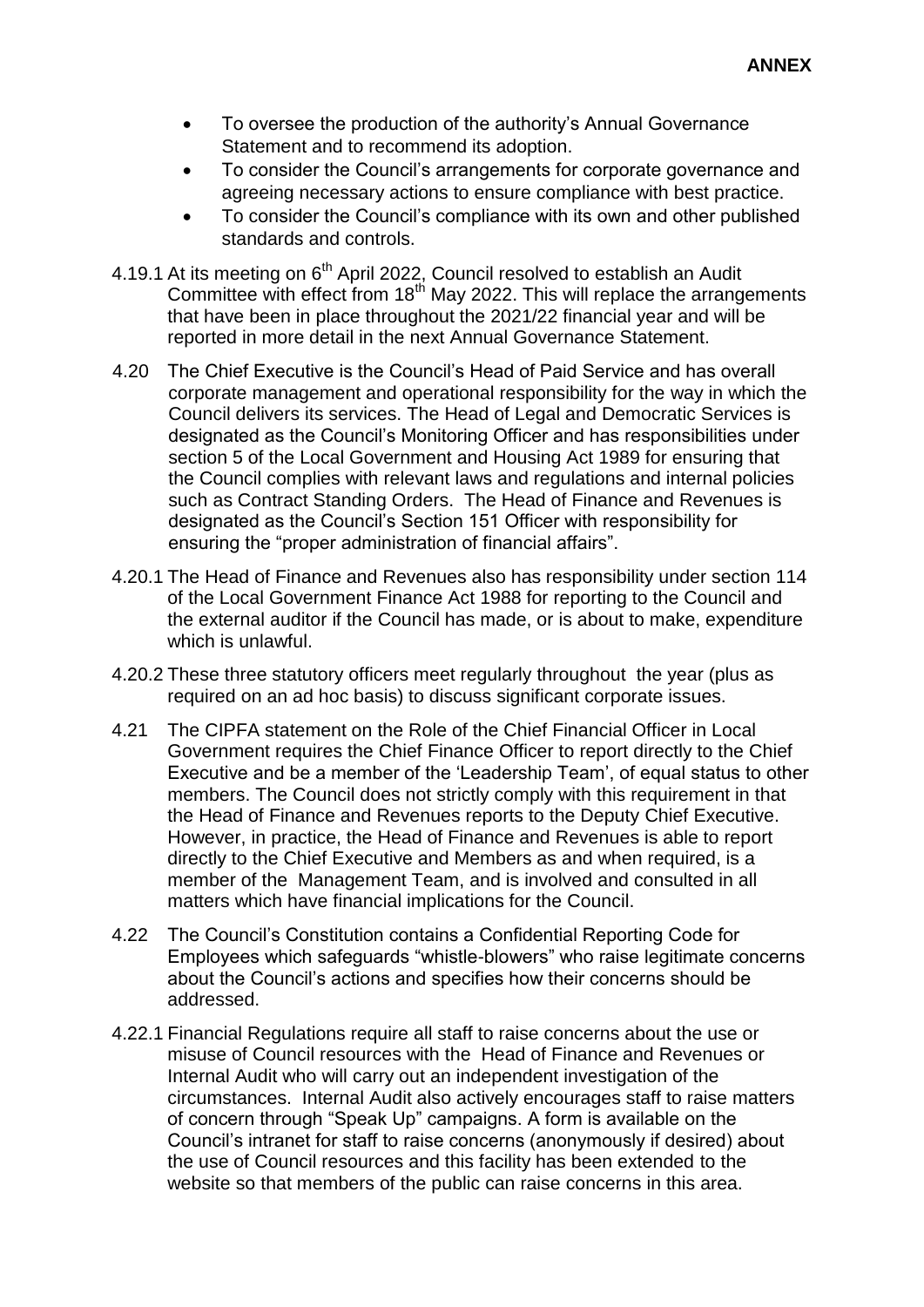- 4.22.2 The Council also has a formal complaints procedure for members of the public to raise issues, e.g. where they are dissatisfied with the service they have received, and an annual report is prepared for OSCOM summarising these complaints and how they were resolved.
- 4.23 The Council has a detailed Anti-Fraud and Corruption Policy which sets out the roles, responsibilities of officers and Members and actions to be taken when fraud or corruption is discovered. In addition, an Anti-Bribery Policy has been approved to address the requirements of the Bribery Act 2010.
- 4.24 The Democratic Services Manager is responsible for identifying and providing for Councillors' training needs. The Council has a cross-party Member and Community Development Group which is supported by officers from a range of services.
- 4.24.1 This Group has continued to work to promote an enhanced role for Councillors that focuses on them acting as a catalyst for change to encourage communities to reach their full potential. This work has brought together the needs and expectations of our communities in order to make balanced decisions, and has ensured a culture of democratic accountability is embraced throughout the Council.
- 4.24.2 The Group enables the Council to develop a programme of Councillor training and development that is shaped by the Councillors themselves, ensuring that training and development activities offered is tailored to individual Councillor needs as well as the needs of Councillors generally, the council and communities. This work has been shared with the Councillor Commission and has become a key part of the ongoing work that supports this national project.
- 4.24.3 All new Councillors are provided with induction training to assist them with understanding and successfully carrying out their different roles, with an ongoing programme of training and development provided on specific issues where appropriate e.g. planning, and to build key skills and knowledge.
- 4.24.4 All officers also receive induction training and appropriate professional and skills training and development identified, for instance, through annual performance discussions.
- 4.25 A People Strategy was produced in 2020/21 which shapes the cultural direction and people management practices for the future to enable the Council to achieve its ambitions over the next 3-5 years. Whilst being able to respond to the changing needs of local government and the borough's residents this forms part of the Council's Corporate Framework with close links to the Corporate Plan and Medium Term Financial Strategy.
- 4.26 The Council has in place various channels of communication with the community and other stakeholders. The Council's Consultation Portal provides a single link to all our current 'live' consultations, giving residents the opportunity to get involved, as well as access to details of the feedback from previous consultations.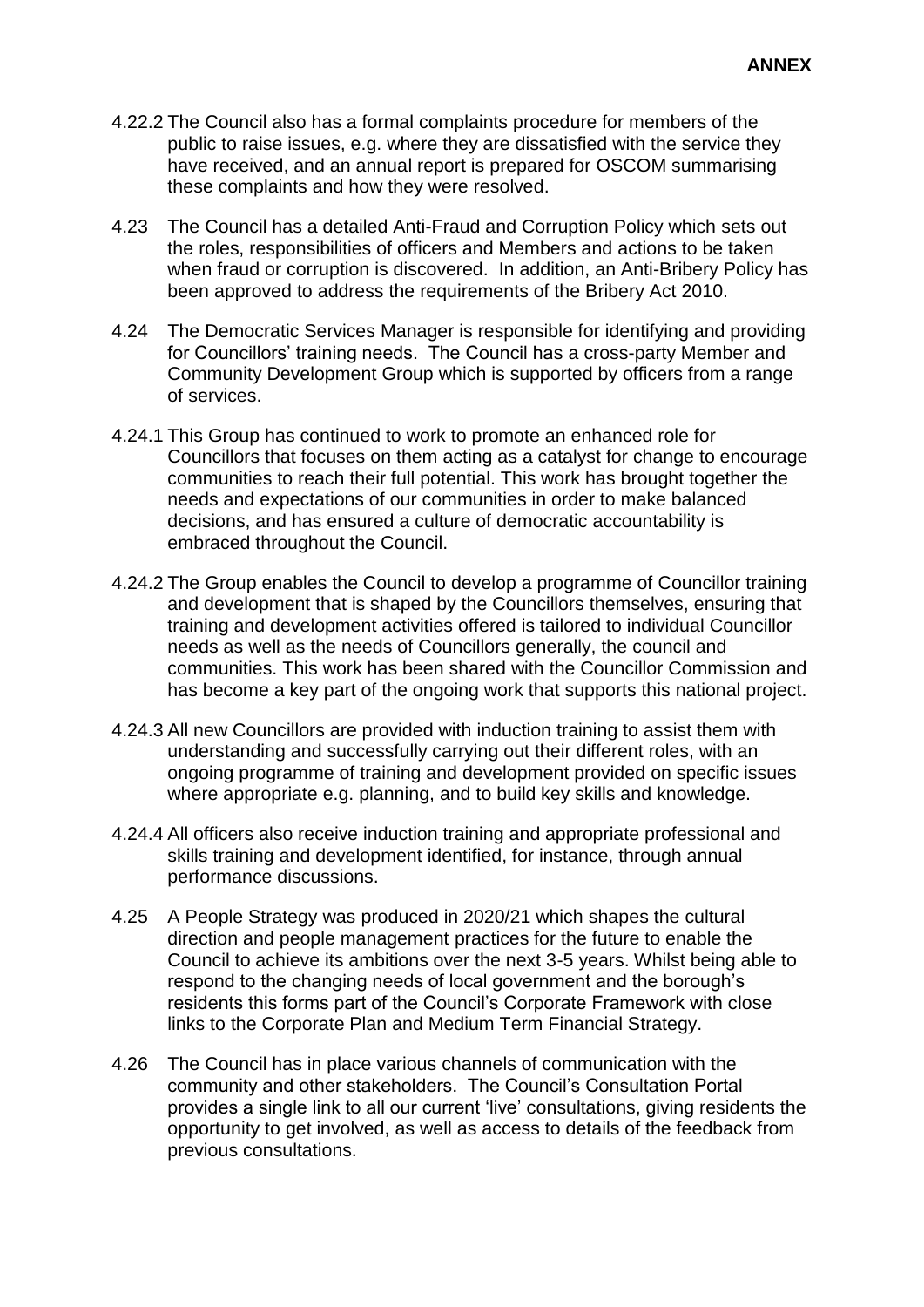- 4.26.1 There are a number of tools in place to enable the Council to hear the widest range of views from local communities, in a consistent way, as part of an evidence led approach to decision making. These include:
	- Statement of community involvement.
	- Community Planning Toolkit.
	- Specialist advice and support through Community Engagement Officers and policy Team.
	- Equality objectives which set out how the Council will ensure an inclusive approach to consultation.
- 4.26.2 As the Council's place-based approach has grown, partnership websites such as Andover Vision and Romsey Future have been developed, where appropriate, due to the collaborative nature of the projects e.g. Romsey South of Town Centre. Consultation and project information has been posted to these websites with clear links back to relevant Council Services. <https://www.testvalley.gov.uk/consultations>
- 4.26.3 Publications such as Test Valley News are sent to all households and the Council's website is an important source of information about the Council and its services. The Council's website has been designed to make it more accessible to residents and businesses of Test Valley and to make it easier to undertake transactions online. An External Communications Strategy has been produced to support the emerging Corporate Plan.
- 4.27 The Council has identified its key partnerships and promotes good governance in those. The Council's Contract Standing Orders and Financial Regulations contain specific sections on partnerships and identify officer responsibilities in relation to the management and involvement in partnerships. Protocols and agreements are put in place for the management of significant partnerships.
- 4.28 Covid19 Governance The coronavirus pandemic and social distancing requirements have necessitated some interim amendments to processes and controls in response to an increase in remote working and access to meetings. These are being delivered in a controlled manner with appropriate advice to managers regarding the risk of error and fraud.
- 4.28.1 The crisis has required the Council to be innovative and flexible in releasing funds in a swift and controlled way. Interim processes have been put in place to maximise the benefits to residents and businesses. Crises like this will inevitably attract individuals who see the opportunity for fraud. All managers have been reminded of the risk of fraud and the various forms it may take. Interim processes are designed with this particular risk in mind.

#### **5 Review of effectiveness**

5.1 The Council has responsibility for conducting, at least annually, a review of the effectiveness of its governance framework including the system of internal control. The review of effectiveness is informed by the work of the senior managers within the Authority who have responsibility for the development and maintenance of the governance environment, the annual report of the Internal Audit Manager, and also by comments made by the external auditor and other review agencies and inspectorates.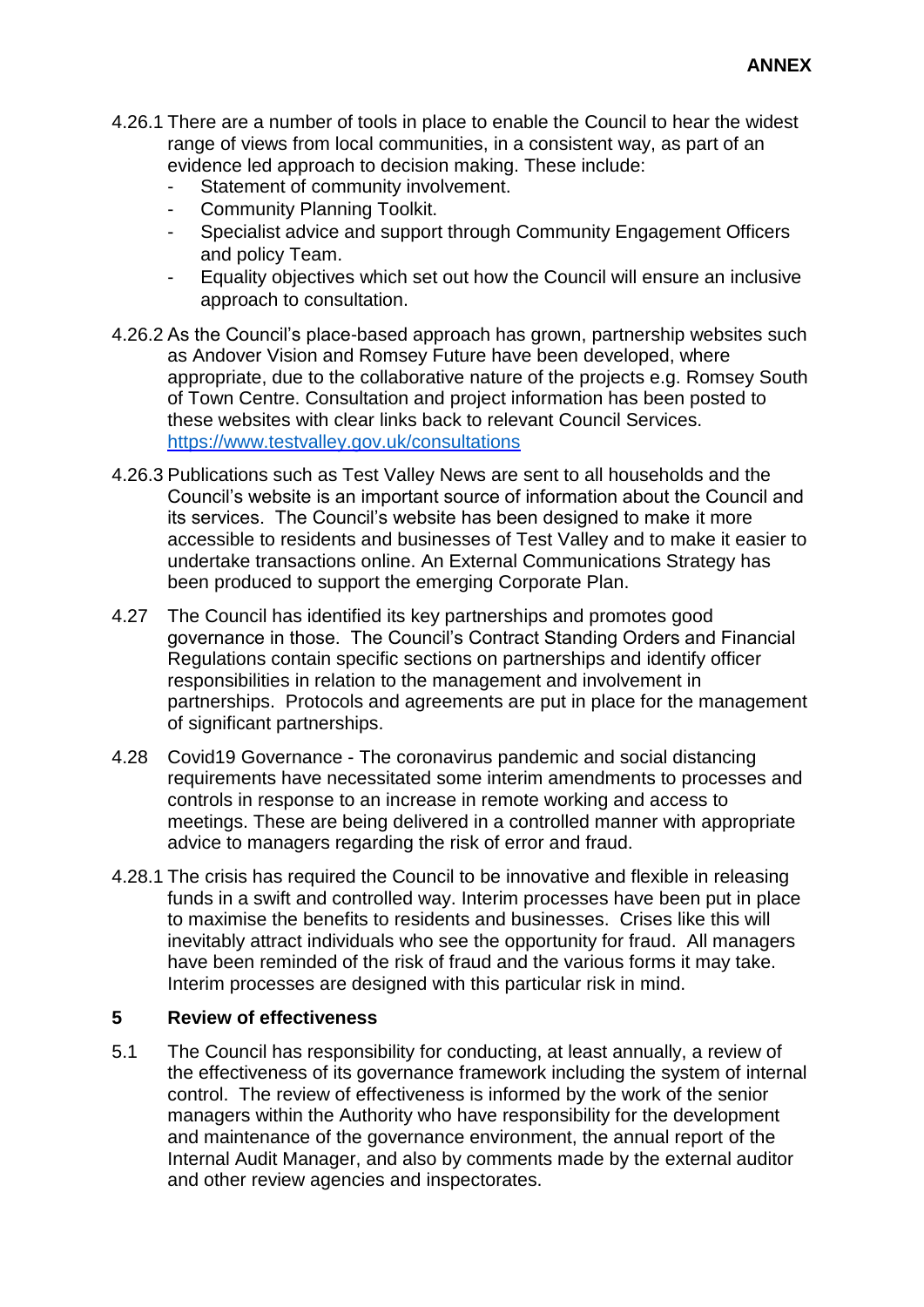- 5.2 The effectiveness of the governance framework is maintained and reviewed through a number of mechanisms and processes:
- 5.2.1 Full Council is ultimately responsible for approving amendments to the Council's Constitution. The Head of Legal and Democratic Services is responsible for monitoring and reviewing the Constitution which is undertaken at least annually to ensure that it is up to date with current legislation and best practice.
- 5.2.2 The Cabinet has responsibility for the day to day operation of the Council's business unless that business is delegated specifically to another committee (e.g. Planning, Licensing) and ensuring that governance arrangements and compliance is adequate for the conduct of that business.
- 5.2.3 As part of the Council's open and transparent approach, Overview and Scrutiny Committee has responsibility for scrutinising the decisions of the Cabinet and reviewing the Council's policies and functions and making recommendations to the Cabinet as appropriate.
- 5.2.4 The Council's Overview & Scrutiny Committee and its Audit Panel takes responsibility for audit and risk management issues, reviewing the Council's work in these areas and monitoring the progress and performance of both Internal and External Audit.
- 5.2.5 The Council's General Purposes Committee together with the General Purposes Employment Appeals and Ethics Sub-Committee have the role of promoting and maintaining high standards of conduct amongst Members and assisting them to observe the Authority's Code of Conduct. The work of the Sub-Committee is supported by the appointment of three Independent Persons and Parish representatives as required by the Localism Act 2011. The General Purposes Committee may receive reports as to the operation of the Code of Conduct. In addition, the General Purposes Employment Appeals and Ethics Sub-Committee will be required to determine complaints which are referred to it by the Monitoring Officer following investigation and direct or recommend any further action required consistent with the Localism Act 2011 and associated regulations.
- 5.2.6 The Council's Internal Audit team, located within the Finance & Revenues Service, carries out a continuous review of the Council's systems to provide independent assurance that the control environment is effective in achieving the Council's objectives. The team objectively examines, evaluates and reports on the adequacy of the control environment as a contribution to the proper, economic, efficient and effective use of the Authority's resources. The performance of the Internal Audit team is monitored by the Council's Audit Panel and Section 151 Officer. The Internal Audit Manager presents the Internal Audit Strategy and Annual Audit Plan to the Audit Panel and produces an Annual Report giving an opinion of the adequacy of the Council's systems of internal control.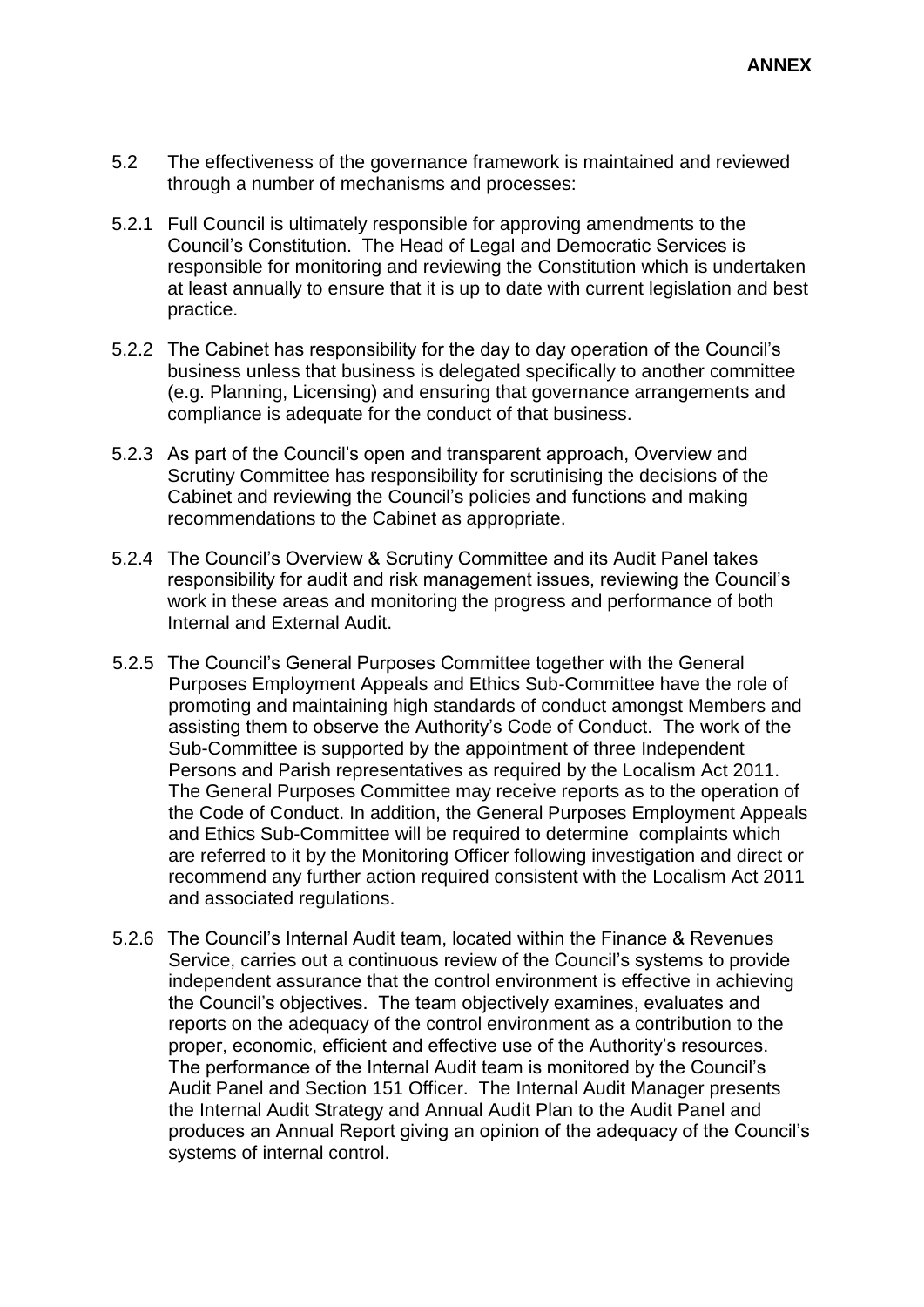- 5.3 A self-assessment of the internal audit function's conformance with the Public Sector Internal Audit Standards (PSIAS) was carried out in March 2022. The Public Sector Internal Audit Standards are a mandatory requirement, the objectives of which are to:
	- $\bullet$  define the nature of internal auditing within the UK public sector,  $\circ$  set basic principles for carrying out internal audit in the UK public sector,
	- establish a framework for providing internal audit services, which add value to the organisation, leading to improved organisational processes and operations, and
	- establish the basis for evaluation of Internal Audit performance to drive improvement planning.
- 5.3.1 The self-assessment concluded that the function "generally" conforms to the standards.
- 5.3.2 There is evidence that the work the Internal Audit function has delivered is effective; especially around risk and performance. It contributes to and has influence in the Authority on these areas. It is a highly respected service that is engaged with the organisation and which provides ongoing support in key areas, as well as effective assurance on controls.
- 5.4 The Internal Audit Manager has provided substantial assurance in respect of the Council's risk management, control and governance arrangements. "Substantial Assurance" means that systems in place are generally sound, but some best practice developmental areas have been identified to strengthen the Council's governance arrangements. These form the basis of the action plan appended to this Statement.
- 5.5 As noted throughout this statement, the Council's governance arrangements have been impacted during 2021/221 by the coronavirus pandemic and the need for Response and Recovery Plans to be adapted and implemented. Internal Audit have continued to monitor the governance arrangements relating to this response during 2021/22 and the adoption of impact assessments into business as usual.
- 5.6 The Council has been required to administer business rates, Test and Trace and other Covid-related grants and schemes within extremely short timescales, multiple times during 2021/22. Internal Audit conducted postassurance reviews to determine eligibility compliance, whether there were any errors or fraudulent claims and if any money is to be recovered from fraudulent or incorrectly administered grants. These audits resulted in a substantial assurance opinion being given.
- 5.7 The Council is regularly audited by the External Auditor (Ernst and Young LLP) who independently examines the Council's accounts and financial systems and who presents an [Annual Audit](https://www.testvalley.gov.uk/aboutyourcouncil/accesstoinformation/open-government-data/annualauditletter) Report [t](https://www.testvalley.gov.uk/aboutyourcouncil/accesstoinformation/open-government-data/annualauditletter)o Members, the latest available covering the financial year 2020/21. This was a positive report with an unqualified opinion on the Council's accounts, system of internal control and arrangements to achieve value for money.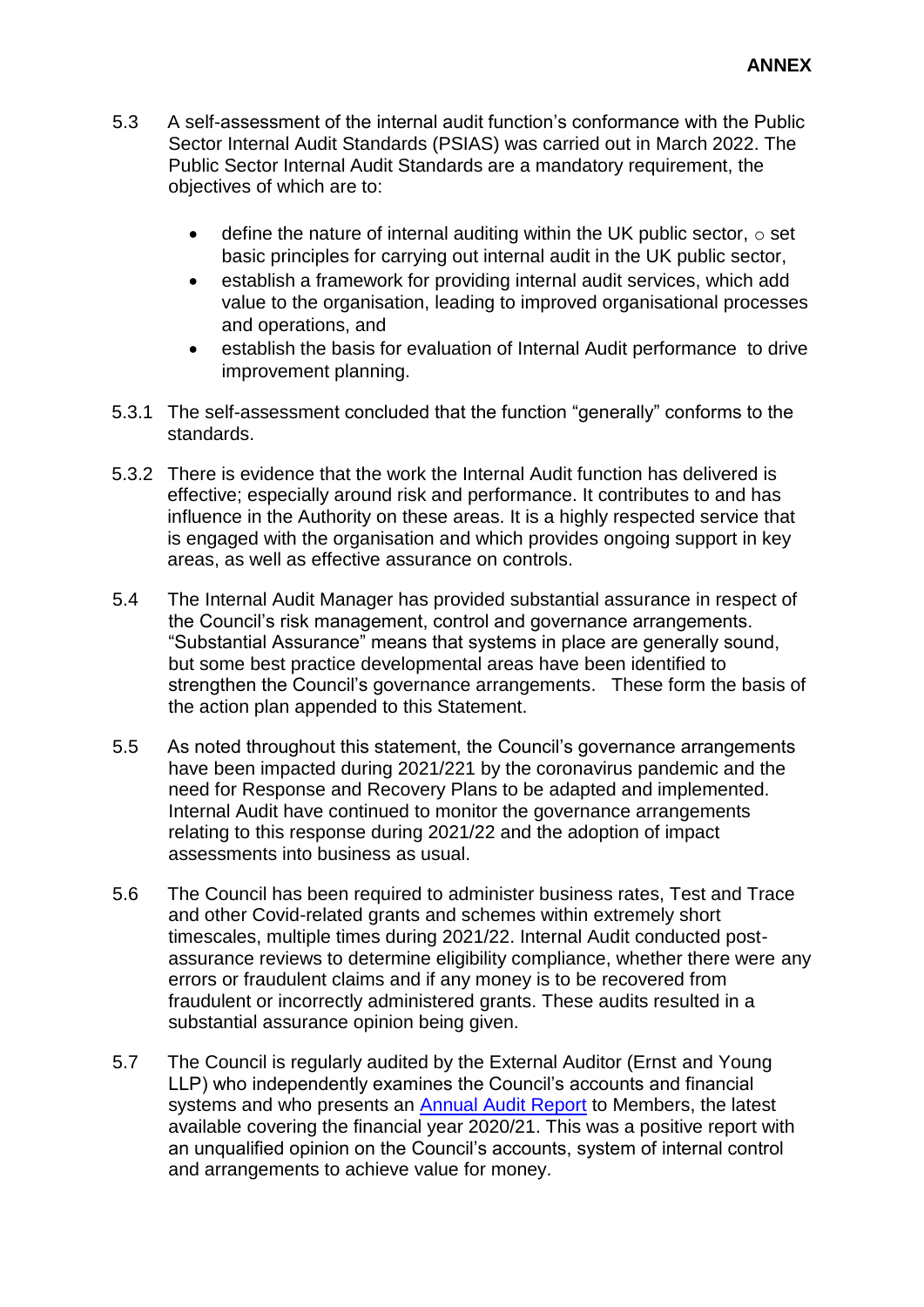- 5.8 The Covid19 pandemic has continued to have an unprecedented impact on the Council's governance arrangements for 2021/22. These impacts have been evaluated, in line with government guidance and mitigation measures, and developed alongside the Council's strategic partners and Local Resilience Forum.
- 5.9 The date for final publication of the Council's Annual Accounts and Annual Governance Statement is 30<sup>th</sup> September 2022.

#### **6 Declaration**

- 6.1 We have been advised on the implications of this review of the effectiveness of the governance framework and of any significant governance issues. A plan to address weaknesses and ensure continuous improvement of the system is in place as shown in the attached annex.
- 6.2 We propose over the coming year to take steps to address these matters to further enhance our governance arrangements. We are satisfied that these steps will address the need for improvements that were identified in our review of effectiveness and will monitor their implementation and operation as part of our next annual review.

**Signed:** ……………………................. **Signed:** ………………………………..

Leader of the Council **Chief Executive**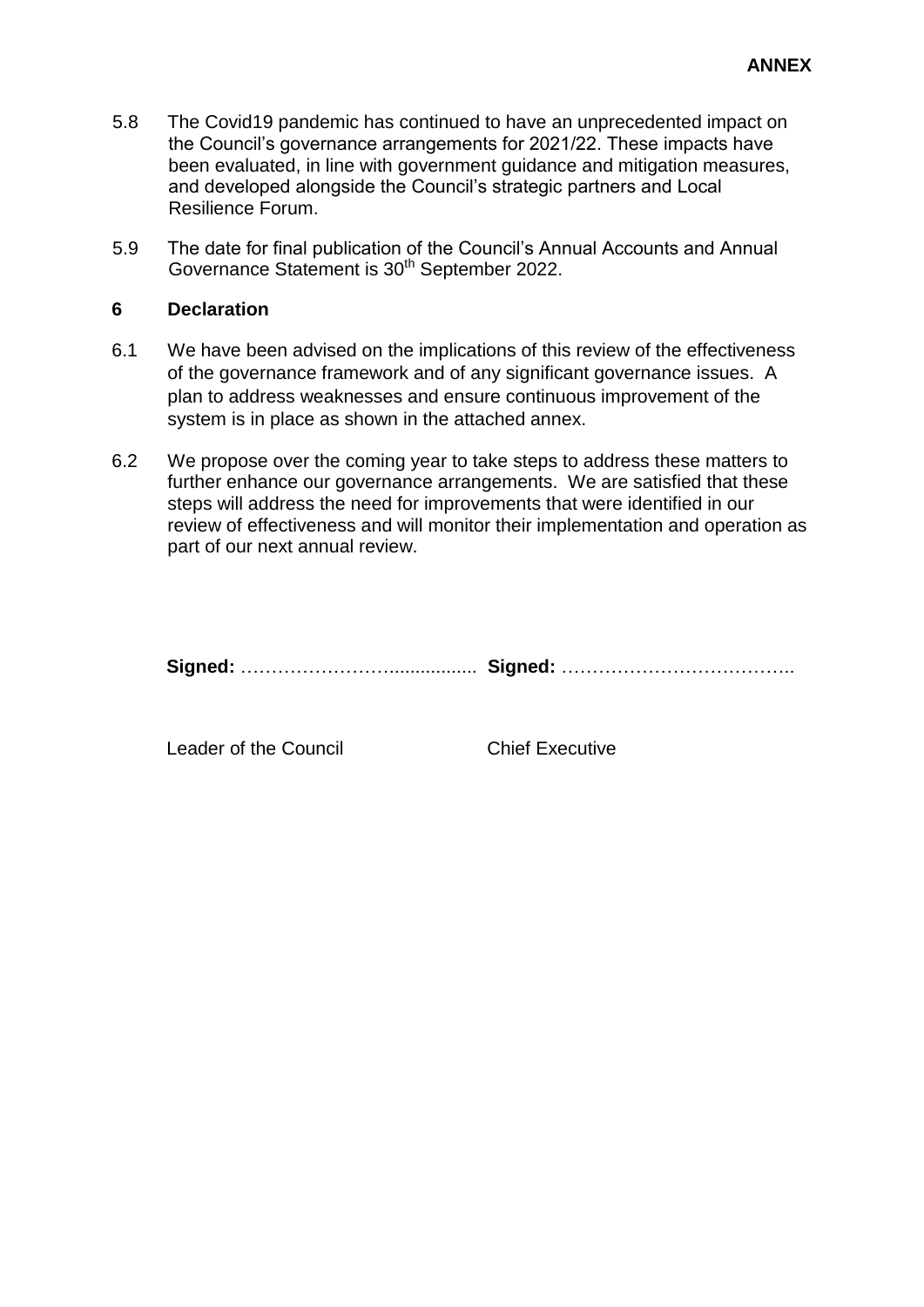# **Governance Actions for 2022-23**

No significant governance issues have been identified. The following are best practice developmental areas to strengthen the Council's governance arrangements

| <b>Issue</b>                                                                                                                                             | <b>Action to be Taken</b>                                                                                                               | <b>Timescale</b> | <b>Lead Officer</b>                                                 |
|----------------------------------------------------------------------------------------------------------------------------------------------------------|-----------------------------------------------------------------------------------------------------------------------------------------|------------------|---------------------------------------------------------------------|
|                                                                                                                                                          |                                                                                                                                         |                  |                                                                     |
| <b>Lessons learned:</b><br>Learning any relevant lessons arising from<br>high profile local authority governance<br>failures (elsewhere in the country). | To develop in-house training session<br>for senior managers on the lessons to<br>be learnt.                                             | 31/03/23         | <b>Chief Executive</b>                                              |
| <b>Member Learning &amp; Development:</b><br>Developing Member awareness around the<br>key principles of good governance.                                | The key principles of good governance<br>to be incorporated, as appropriate, into<br>the Member Induction programme for<br>2023-24.     | 31/03/23         | Head of Legal &<br>Democratic and<br>Democratic<br>Services Manager |
|                                                                                                                                                          | To develop some form of performance<br>information to be provided to Members<br>through its Overview and Scrutiny<br>function.          | 31/03/23         | Head of Strategy &<br>Innovation                                    |
| <b>Robustness of Council policies:</b><br>Ensuring Council policies remain aligned to<br>new and alternative ways of working.                            | Council policies to be reviewed and<br>updated alongside the New Ways of<br>Working programme to ensure they<br>remain fit for purpose. | 31/03/23         | Head of Strategy &<br>Innovation                                    |